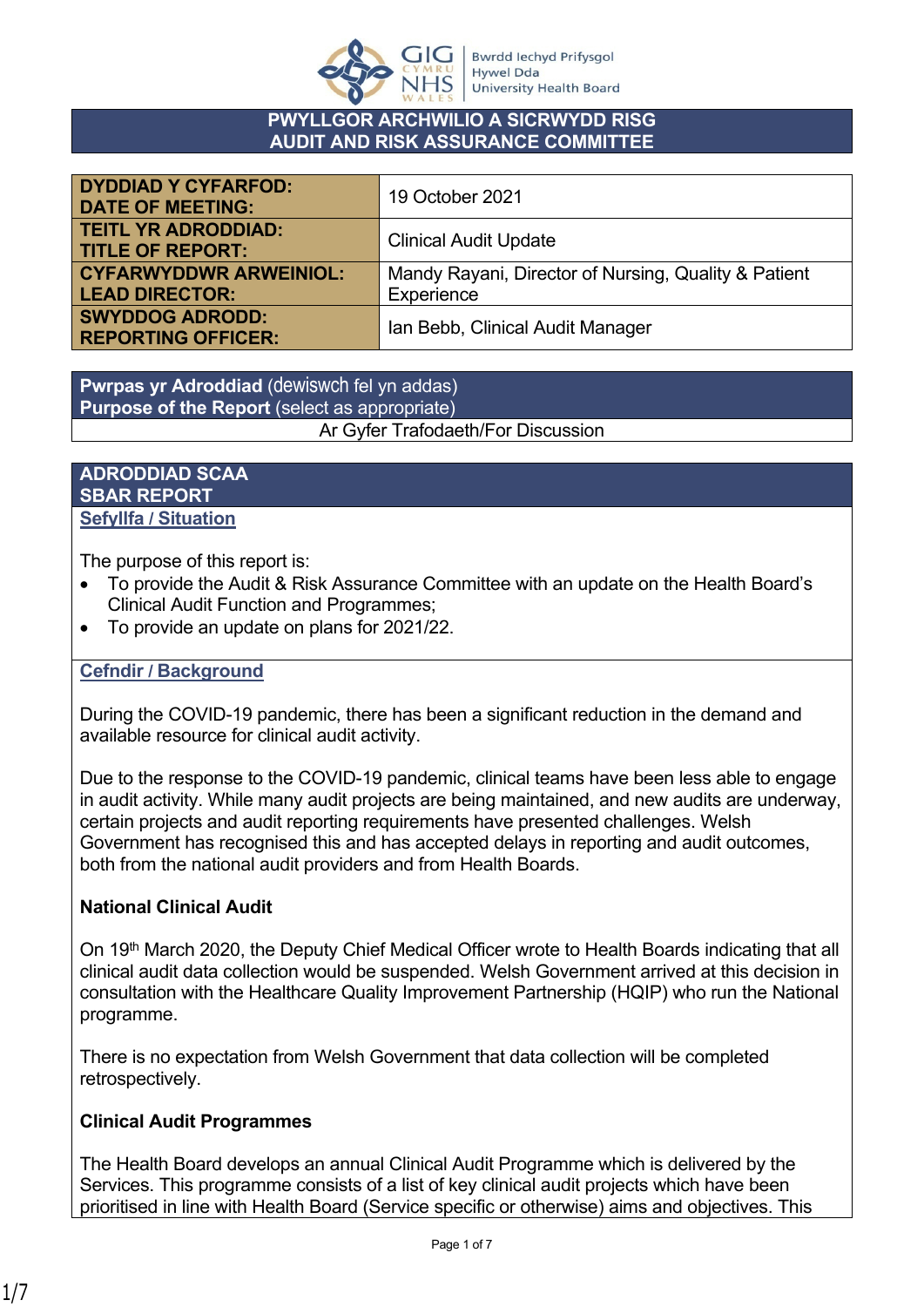programme also includes all projects mandated by Welsh Government (National Clinical Audit and Outcome Review Plan) and other national bodies.

Due to the COVID-19 pandemic, the decision was made to extend the 2019/20 programme by another year. The 2019/21 programme would be finalised in 2021 and the next annual programme for 2021/22 would be developed.

#### **Asesiad / Assessment**

### **Resource for Clinical Audit**

All clinical audits are conducted by the clinical teams. At the present time, the majority of staff from these teams remain focused on clinical activities or are deployed to critical roles.

Available resource for clinical audit within the Health Board remains variable within the specialties. Certain specialities have been significantly impacted by the pandemic and, as a result, have been unable to contribute to all of the national and local audits, although a variety of audits have been initiated and completed.

### **National Clinical Audit**

The National Clinical Audit and Outcome Review Plan (NCAORP) is again underway in Wales. Welsh Government wrote to Health Boards in May 2021 indicating that England wished to resume a formal audit programme and that Wales would be expected to follow suit. At that time the Clinical Audit Department resumed its usual response to the programme and processes although discretion has been given to individual Health Boards regarding participation. It has been made very clear by Welsh Government that clinical priorities must take precedence especially in light of the ongoing and continued development of the pandemic response.

It is expected that Welsh Government will formally write to Health Boards in late 2021 to indicate a formal restart of the programme.

The Health Board has contributed to the majority of the national projects, although certain services have been identified as a concern regarding participation. These have been monitored and reviewed by the Clinical Audit Scrutiny Panel (CASP) and contact made with these services. The aim is of the Health Board is to resume all NCAORP projects as soon as is reasonable, given the pressures the Health Board is still facing.

Approximately 37 mandatory projects have been running over the 2 year period. Certain projects have been suspended completely in 2020/21 and others have experienced delayed reporting or have only been able to offer limited support. This is the responsibility of individual audit providers.

The Health Board has contributed to the vast majority of these projects over this time period, with increasing variability during the pandemic. The below indicates an approximation of those projects based on available information during this time from auditing teams, the Clinical Audit Department (CAD) as well as the latest available reports:

- 26 projects with "significant" compliance (no concerns identified)
- 7 projects with "partial" compliance (some overall or site-specific concerns)
- 4 projects with "poor" compliance (overall low or no participation)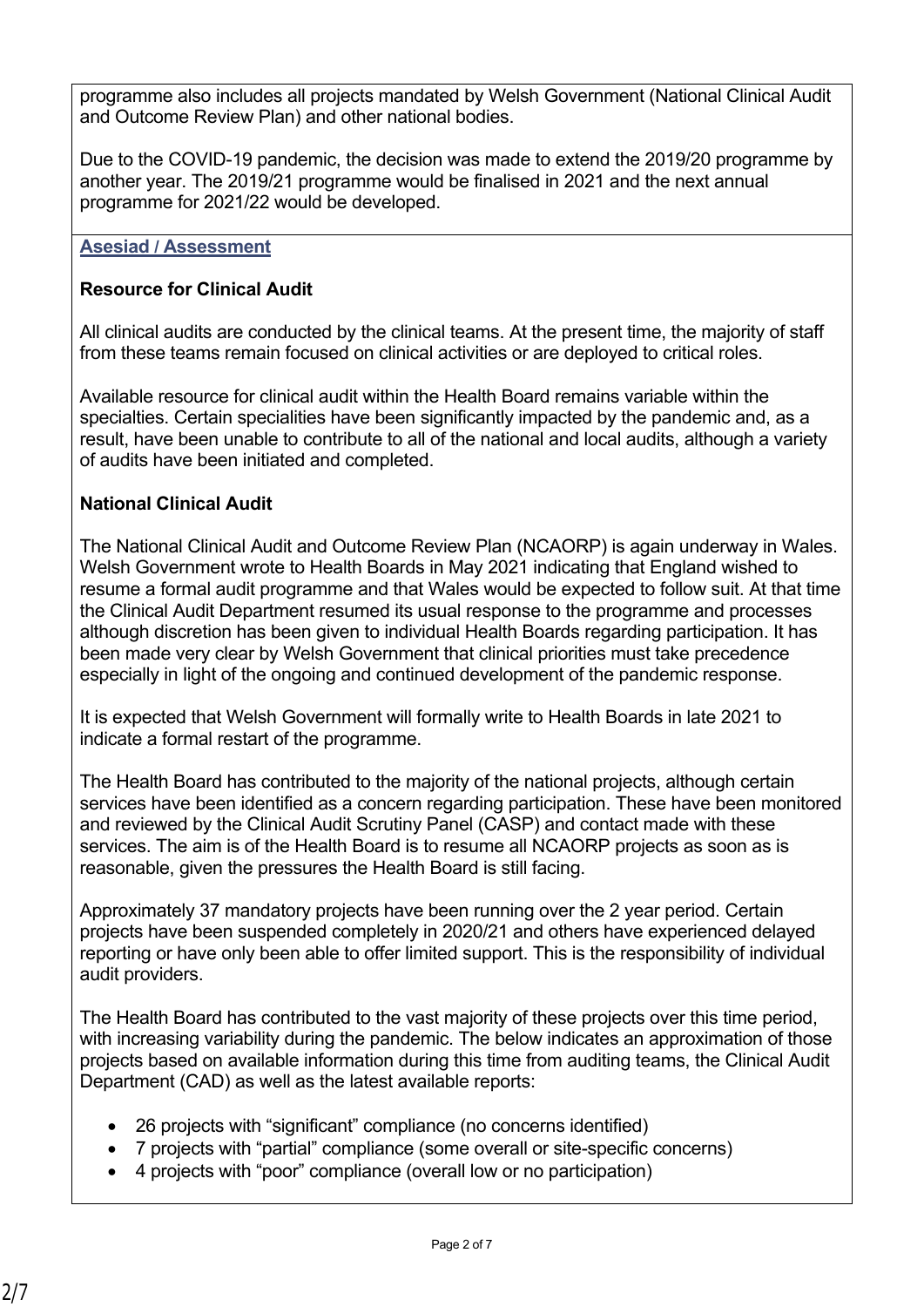Of the 4 projects with poor compliance, 2 represent historic issues that are acknowledged by the Service Leads and attempts have been made to resolve them. The remaining 2 are due to staffing issues during the pandemic and have now been resolved. The 7 projects with partial compliance are being addressed where possible. All projects are monitored by CASP.

The Risk Register has been adjusted accordingly to reflect the reduced participation in audit and the non-mandatory nature of the programme (NQPE 275). Participation is expected to resume in full once services have returned to pre COVID activity. Once the programme has been reinstated, any continued non-compliance will be addressed through the CASP and reported to the Operational Quality and Safety Forums.

# **Clinical Audit Programme 2019/21**

The extended Clinical Audit programme for 2019/21 consisted of 47 "local" projects and 37 NCAORP projects (detailed above). The local programme has concluded as follows:

- 29 projects have been completed
- 6 are in progress/awaiting reports/action plans
- 4 were not started
- 8 were incomplete

All 6 that are currently still in progress, etc. will be carried over to the new programme for completion. Projects have not been completed for a variety of reasons, including new systems making the audit redundant and insufficient staffing etc.

The relevant Operational groups have been notified of compliance with the programme and given the opportunity to influence the audit status/outcomes.

The local programme concluded with a completion rate of 62%, which is a significant increase from the 2018/19 programme (31%). Incomplete projects accounted for 17% of the programme, which was an increase from the previous programme (14%).

### **Clinical Audit Programme 2021/22**

The CAD has liaised with a number of key groups/meetings to establish a new programme. An extended time period was granted to include as many projects as possible. A number of service areas have chosen not to submit a programme at this time. The CAD will continue to work with these services, as well as services that have not been captured as part of the initial engagement.

There are a total of 24 local audits included on the 2021/22 programme, which reflects a reduced number of projects from previous years. NCAORP projects are automatically included in addition.

### **Clinical Audit Reporting**

The CASP has met 5 times in 2021. The Panel has continued with its work plan, which has included discussions on current and future programmes, the risk register, as well as inviting services to attend to discuss concerns over national audit participation.

The CAD and CASP have been monitoring all of the previously mandatory national audits.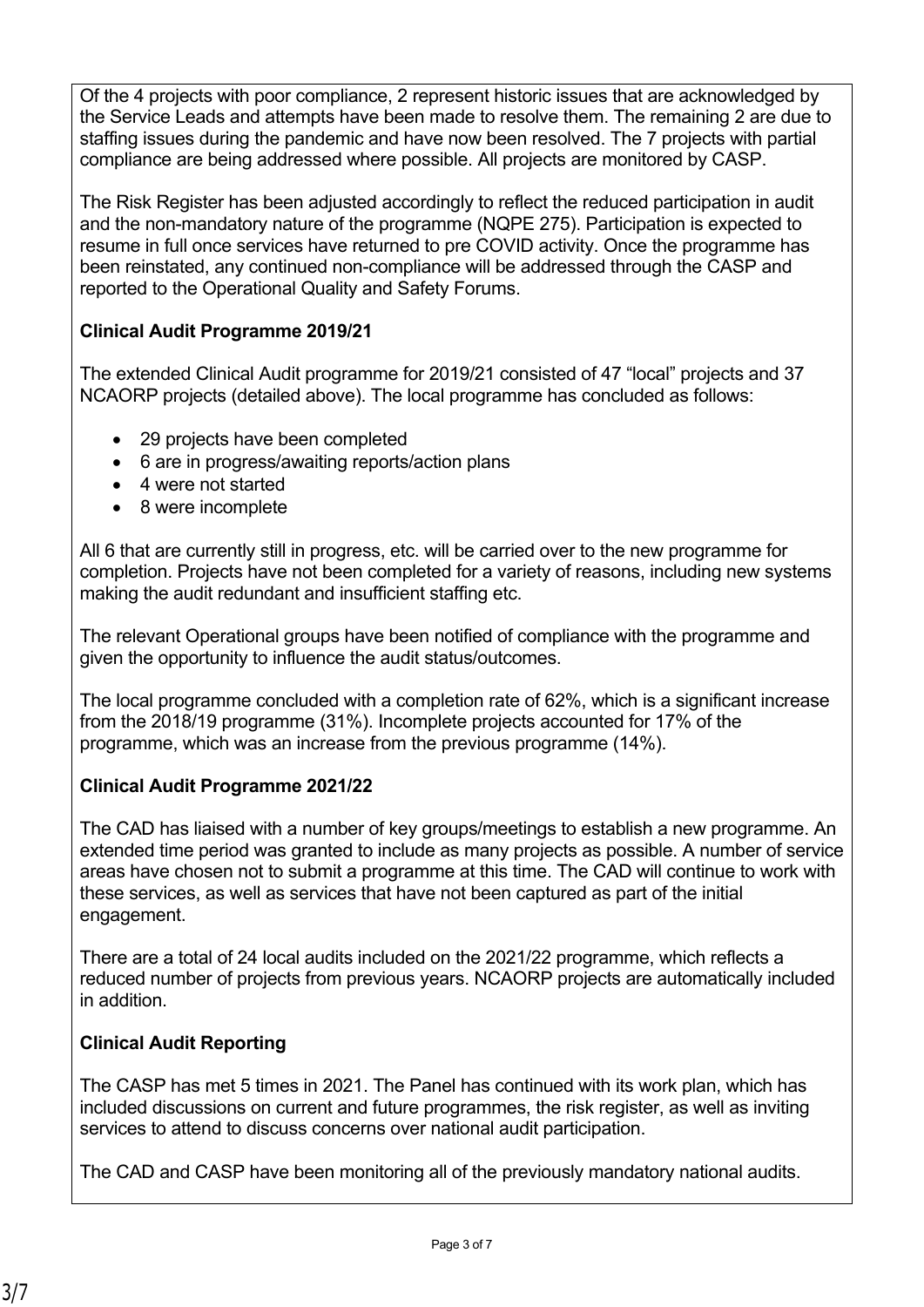The Effective Clinical Practice Advisory Panel (ECPAP) has met 3 times in 2021 and the CASP has submitted a report to each of the panel meetings.

The Clinical Audit Manager has also provided two reports for the Quality, Safety & Experience Assurance Committee (QSEAC) in 2021, which included evidence of audit outcomes and improvement plans for a selection of national audits. It is also worth noting that 2 national audits have been presented to this committee in 2021; National Audit of Dementia and National Joint Registry.

The CAD has also extended its support and attendance to more operational groups and will continue to expand on this in the future.

# **Shared Learning**

The CAD has resumed its programme of Whole Hospital Audit Meetings (WHAM) for 2021. Four dates have been agreed for 2021 and WHAMs will be conducted simultaneously on each of the four acute sites to allow for a Health Board wide forum when appropriate, as well as to reduce the impact of these sessions on clinical time.

The first two WHAMs were held in March and June 2021. A digital platform was used, and a total of 36 presentations were delivered across the Health Board, with additional sessions on Governance held at certain sites.

The next session will be held on  $29<sup>th</sup>$  September 2021, and will be chaired by the Clinical Director for Clinical Audit. It will be a Health Board wide event and will include the following presentations:

- Lead Medical Examiner for Wales to discuss the Medical Examiner Service
- National Joint Registry (Updated)
- National Falls Audit
- Sentinel Stroke National Audit Programme
- Health Board wide COVID-19 Social Distancing Audit

A further event is planned for December 2021 and a programme for 2022 is currently being organised. It is the aim of the Department to hold alternating Health Board wide and site based events, to allow for a mixture of local and wider learning opportunities.

### **Work Plan for 2021/22**

The CAD will continue to liaise with clinical teams and senior committees to support their inclusion with the current clinical audit programme as well as to build a robust programme for 2022/23. Operational groups will receive reports on the programme status. CASP will continue to monitor the programme and national audit activity.

### **Argymhelliad / Recommendation**

The Audit & Risk Assurance Committee is asked to:

- Note the continued reduction in clinical audit activity during the COVID-19 outbreak:
- Note the continued decision from Welsh Government to suspend audit data collection;
- Note the conclusion of the 2019/21 programme and significant increase in completion rates:
- Note the continuing shared learning through WHAM and the development of Health Board wide sessions.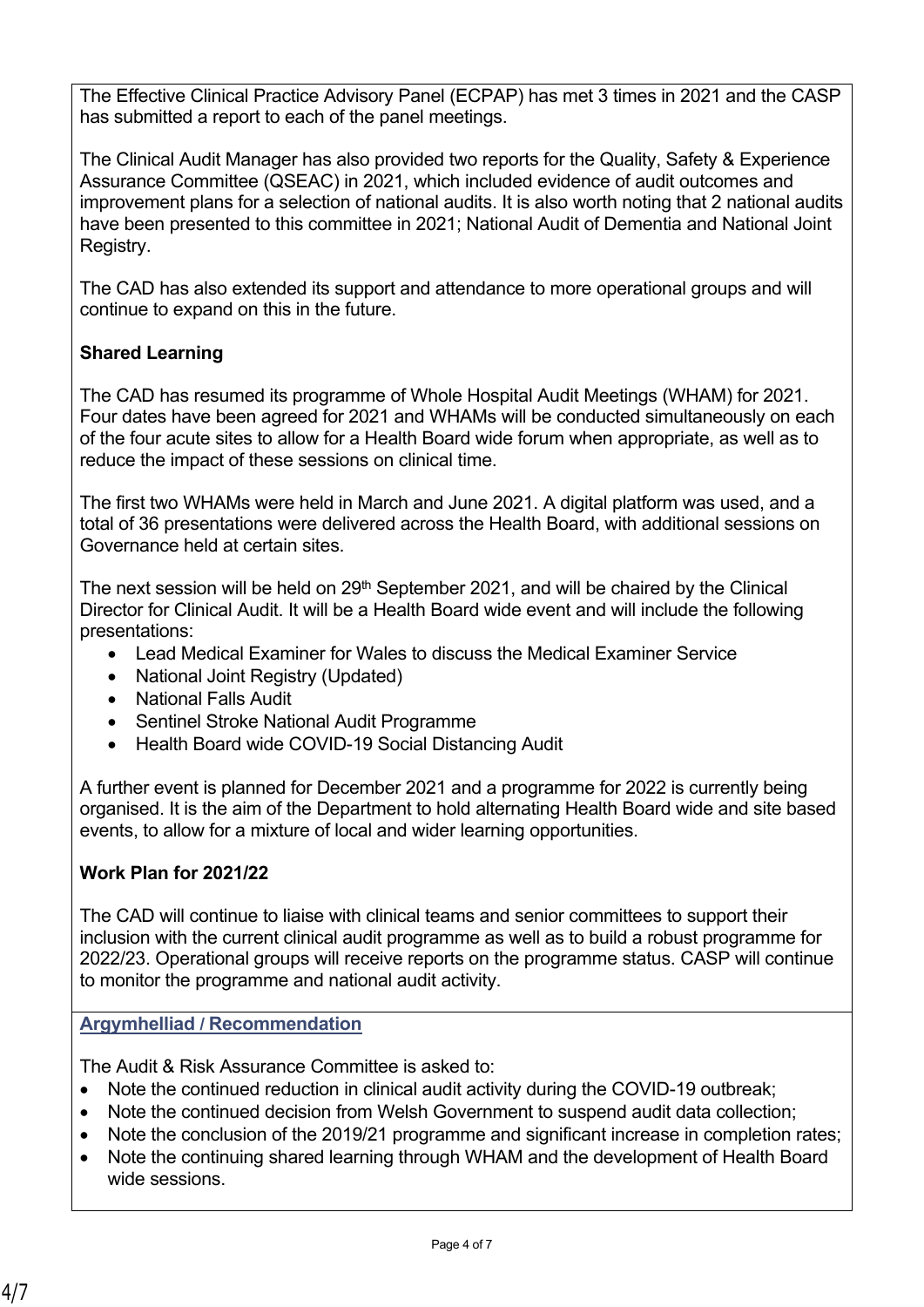| Amcanion: (rhaid cwblhau)                                                                                                                                      |                                                                                                                                                                                                                                                                                                                                                                                                                                                                                                                                                                                                                                                                                                                                                                                                                                                                                                                                                                                                                                                                                                                                                                                                                                                                                                                                                              |
|----------------------------------------------------------------------------------------------------------------------------------------------------------------|--------------------------------------------------------------------------------------------------------------------------------------------------------------------------------------------------------------------------------------------------------------------------------------------------------------------------------------------------------------------------------------------------------------------------------------------------------------------------------------------------------------------------------------------------------------------------------------------------------------------------------------------------------------------------------------------------------------------------------------------------------------------------------------------------------------------------------------------------------------------------------------------------------------------------------------------------------------------------------------------------------------------------------------------------------------------------------------------------------------------------------------------------------------------------------------------------------------------------------------------------------------------------------------------------------------------------------------------------------------|
| <b>Objectives: (must be completed)</b>                                                                                                                         |                                                                                                                                                                                                                                                                                                                                                                                                                                                                                                                                                                                                                                                                                                                                                                                                                                                                                                                                                                                                                                                                                                                                                                                                                                                                                                                                                              |
| <b>Committee ToR Reference</b><br>Cyfeirnod Cylch Gorchwyl y Pwyllgor                                                                                          | 3.3 In carrying out this work, the Committee will<br>primarily utilise the work of Internal Audit, Clinical<br>Audit, External Audit and other assurance functions,<br>but will not be limited to these audit functions. It will<br>also seek reports and assurances from directors and<br>managers as appropriate, concentrating on the<br>overarching systems of good governance, risk<br>management and internal control, together with<br>indicators of their effectiveness.<br>3.10 Provide assurance with regard to the systems<br>and processes in place for clinical audit, and consider<br>recommendations from the Effective Clinical Practice<br>Working Group on suggested areas of activity for<br>review by internal audit.<br>3.22 The Audit and Risk Assurance Committee and<br>the Quality, Safety and Experience Committee both<br>have a role in seeking and providing assurance on<br>Clinical Audit in the organisation. The Audit and Risk<br>Assurance Committee will seek assurance on the<br>overall plan, its fitness for purpose and its delivery.<br>The Quality, Safety and Experience Committee will<br>seek more detail on the clinical outcomes and<br>improvements made as a result of clinical audit. The<br>Internal audit function will also have a role in<br>providing assurance on the Annual Clinical Audit<br>Plan. |
| Cyfeirnod Cofrestr Risg Datix a Sgôr<br>Cyfredol:<br>Datix Risk Register Reference and<br>Score:<br>Safon(au) Gofal ac lechyd:<br>Health and Care Standard(s): | Nursing Quality and Patient Experience (NQPE 275) -<br>current score of 12 (modified to reflect the previous non<br>mandatory nature of the programme and decrease in<br>participation during the pandemic).<br>3.1 Safe and Clinically Effective Care<br>3.3 Quality Improvement, Research and Innovation<br>3.5 Record Keeping                                                                                                                                                                                                                                                                                                                                                                                                                                                                                                                                                                                                                                                                                                                                                                                                                                                                                                                                                                                                                             |
| <b>Amcanion Strategol y BIP:</b><br><b>UHB Strategic Objectives:</b>                                                                                           | All Strategic Objectives are applicable                                                                                                                                                                                                                                                                                                                                                                                                                                                                                                                                                                                                                                                                                                                                                                                                                                                                                                                                                                                                                                                                                                                                                                                                                                                                                                                      |
| <b>Amcanion Llesiant BIP:</b><br><b>UHB Well-being Objectives:</b><br><b>Hyperlink to HDdUHB Well-being</b><br>Objectives Annual Report 2018-2019              | 4. Improve Population Health through prevention and<br>early intervention, supporting people to live happy and<br>healthy lives<br>2. Develop a skilled and flexible workforce to meet the<br>changing needs of the modern NHS                                                                                                                                                                                                                                                                                                                                                                                                                                                                                                                                                                                                                                                                                                                                                                                                                                                                                                                                                                                                                                                                                                                               |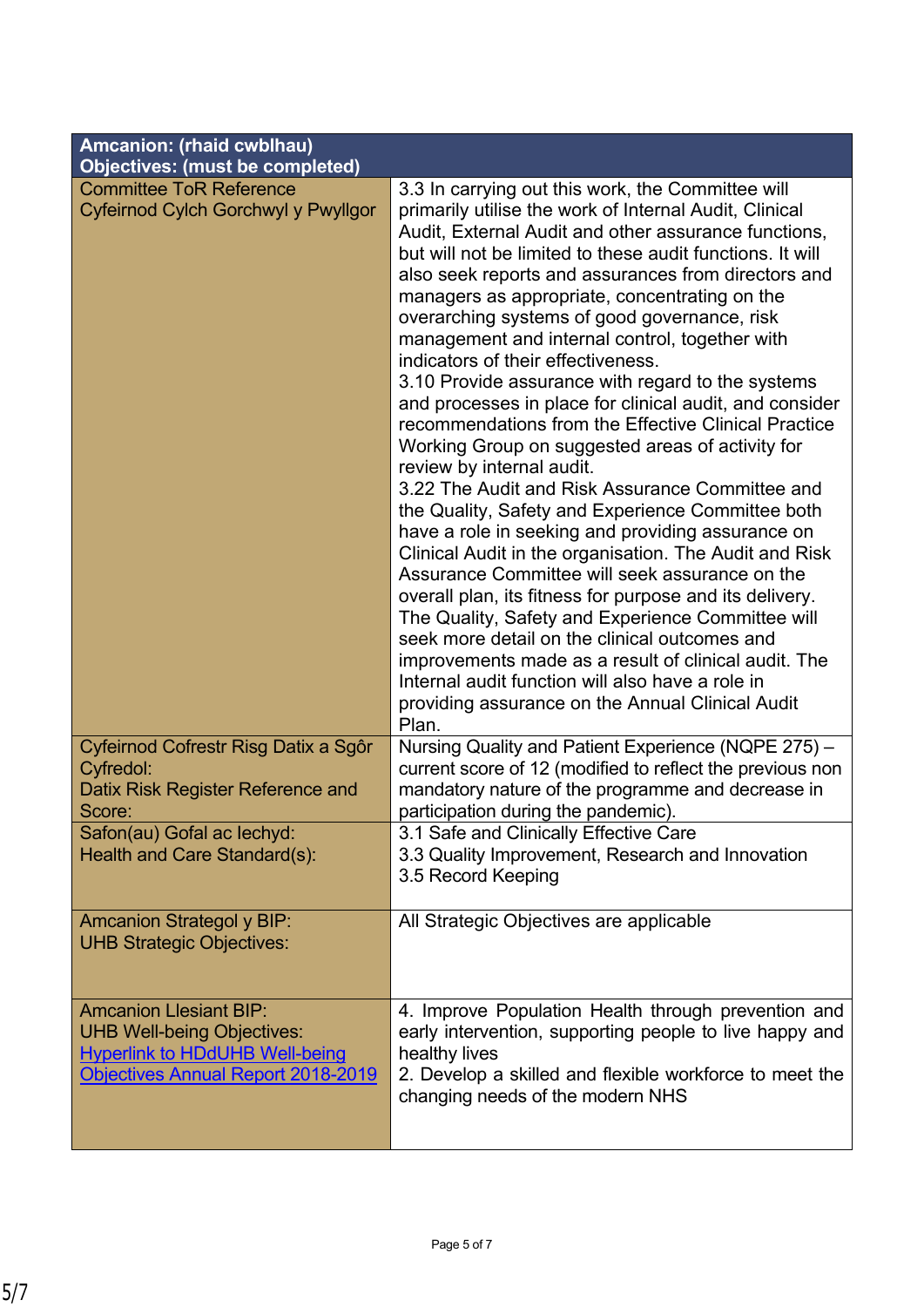| <b>Gwybodaeth Ychwanegol:</b><br><b>Further Information:</b> |                                                                  |
|--------------------------------------------------------------|------------------------------------------------------------------|
| Ar sail tystiolaeth:                                         | Palmer Report, July 2014                                         |
| Evidence Base:                                               | http://gov.wales/docs/dhss/publications/140716dataen.            |
|                                                              | pdf                                                              |
|                                                              | <b>National Clinical Audit and Outcome Review</b>                |
|                                                              | Programme 2019/20                                                |
|                                                              | Hywel Dda UHB Forward Clinical Audit Programme                   |
|                                                              | 2019/21                                                          |
|                                                              | <b>Annual Clinical Audit Report 2018-19</b>                      |
|                                                              | Letter from Deputy Chief Medical Officer, 19 <sup>th</sup> March |
|                                                              | 2020 re: National Clinical Audit Programme                       |
| <b>Rhestr Termau:</b>                                        | Contained within the body of the report                          |
| <b>Glossary of Terms:</b>                                    |                                                                  |
| Partïon / Pwyllgorau â ymgynhorwyd                           | <b>Clinical Audit Manager</b>                                    |
| ymlaen llaw y Pwyllgor Archwilio a                           | Director of Nursing, Quality & Patient Experience                |
| Sicrwydd Risg:                                               | <b>Clinical Director of Clinical Audit</b>                       |
| Parties / Committees consulted prior                         |                                                                  |
| to Audit and Risk Assurance                                  |                                                                  |
| Committee:                                                   |                                                                  |

| Effaith: (rhaid cwblhau)<br>Impact: (must be completed)           |                                                                                                                                                                                                                                                                                                                                                                                                                                                  |  |
|-------------------------------------------------------------------|--------------------------------------------------------------------------------------------------------------------------------------------------------------------------------------------------------------------------------------------------------------------------------------------------------------------------------------------------------------------------------------------------------------------------------------------------|--|
| <b>Ariannol / Gwerth am Arian:</b><br><b>Financial / Service:</b> | None                                                                                                                                                                                                                                                                                                                                                                                                                                             |  |
| <b>Ansawdd / Gofal Claf:</b><br><b>Quality / Patient Care:</b>    | Failure to participate in clinical audit and to conduct it<br>effectively could lead to concerns not being identified and<br>subsequent improvements in services not being made.<br>During the COVID-19 pandemic participation in these<br>projects could prove more harmful by diverting resources<br>away from critical services. The aim therefore is to<br>maintain quality albeit at the cost of not collecting data or<br>reporting on it. |  |
| <b>Gweithlu:</b><br><b>Workforce:</b>                             | The workforce has been heavily effected during COVID-<br>19. Most available resource for clinical audit has been<br>utilised elsewhere. There are also further staff vacancies<br>in the CAD which will reduce capacity within the team until<br>recruitment is concluded.                                                                                                                                                                       |  |
| Risg:<br><b>Risk:</b>                                             | Potentially failure to conduct particular audits<br>appropriately will lead to risk and/or legal implications.<br>There is a risk that we cannot be assured of clinical<br>standards or outcomes with the failure to participate fully<br>in audit.                                                                                                                                                                                              |  |
| <b>Cyfreithiol:</b><br>Legal:                                     | See above                                                                                                                                                                                                                                                                                                                                                                                                                                        |  |
| <b>Enw Da:</b><br><b>Reputational:</b>                            | Ordinarily there is a reputational impact for the Health<br>Board in non-compliance and participation with the<br>National Clinical Audits which are publicly reported.<br>During COVID-19 the national programme has been<br>suspended so there should not be an impact in this<br>regard.                                                                                                                                                      |  |
| <b>Gyfrinachedd:</b><br><b>Privacy:</b>                           | Not applicable                                                                                                                                                                                                                                                                                                                                                                                                                                   |  |